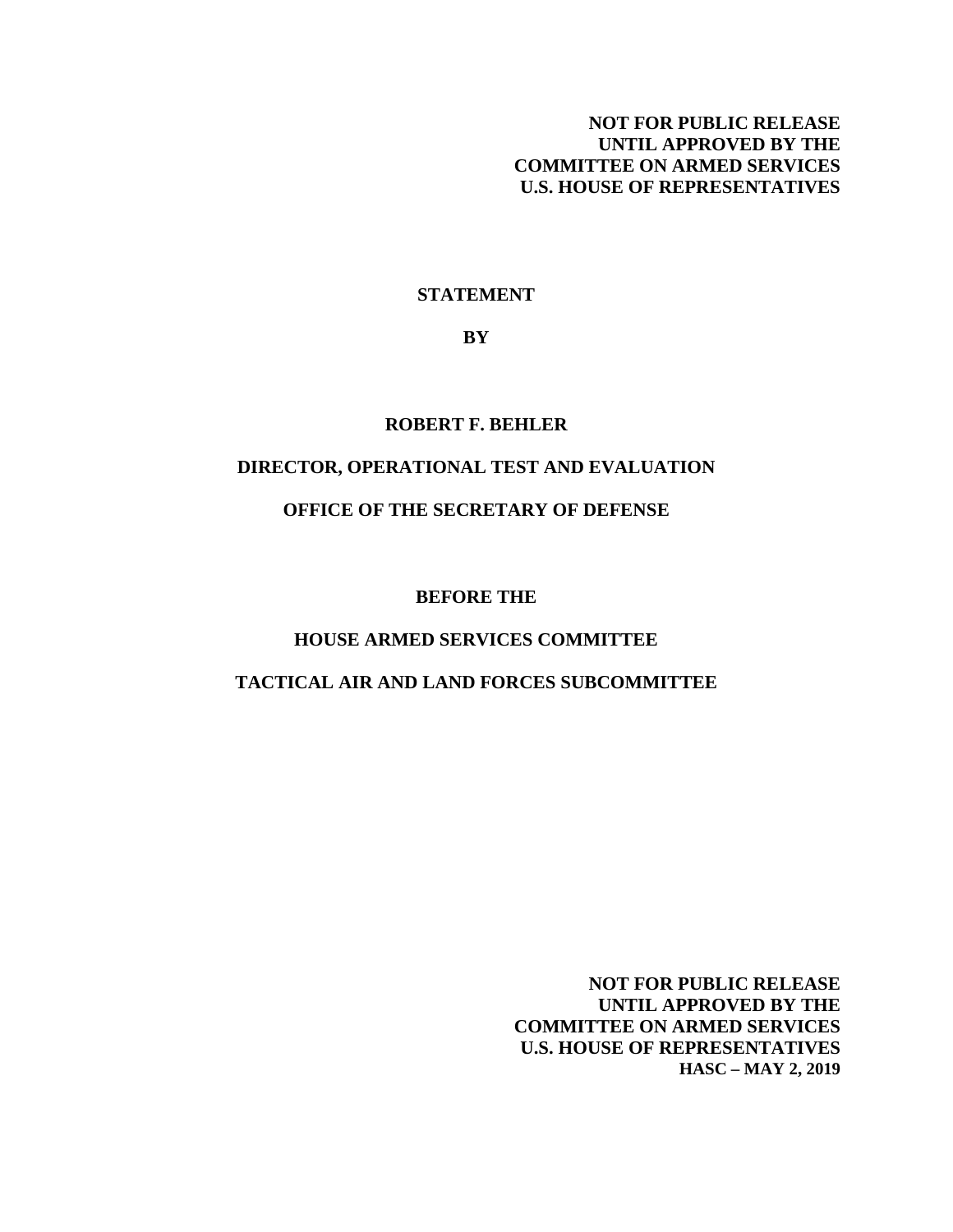## **Robert F. Behler Director, Operational Test and Evaluation (DOT&E) Office of the Secretary of Defense**

Chairman Norcross, Ranking Member Hartzler, and distinguished members of the

Committee, I appreciate the opportunity to discuss the test status of tactical air and mobility

programs. In written testimony today, I will discuss six main topics:

- 1) Status of the ongoing F-35 Joint Strike Fighter Initial Operational Test and Evaluation (IOT&E), which will support a Full-Rate Production (FRP) Decision;
- 2) Updated test activity for several tactical air and mobility programs since the release of my Fiscal Year (FY) 2018 Annual Report;
- 3) Test infrastructure needed to support emergent technologies;
- 4) Software and cybersecurity;
- 5) Progress and implementation of the 2016 National Defense Authorization Act (NDAA) Section 804, or middle-tier acquisition programs under DOT&E oversight; and
- 6) DOT&E focus areas for FY20.

### **F-35 Joint Strike Fighter Test Activity**

DOT&E has been working closely with the F-35 Joint Program Office (JPO), Service Operational Test Agencies (OTAs), and other stakeholders to design and conduct the most rigorous operational testing of any fighter aircraft in U.S. history. This test rigor is worthy of the F-35's groundbreaking capabilities and complexity. These agencies have welcomed DOT&E involvement and advice throughout my tenure, and it has been a pleasure to serve with them, and specifically VADM Mat Winter to provide a comprehensive and independent evaluation of the F-35 to inform the fielding, combat employment, and upcoming modernization of the weapon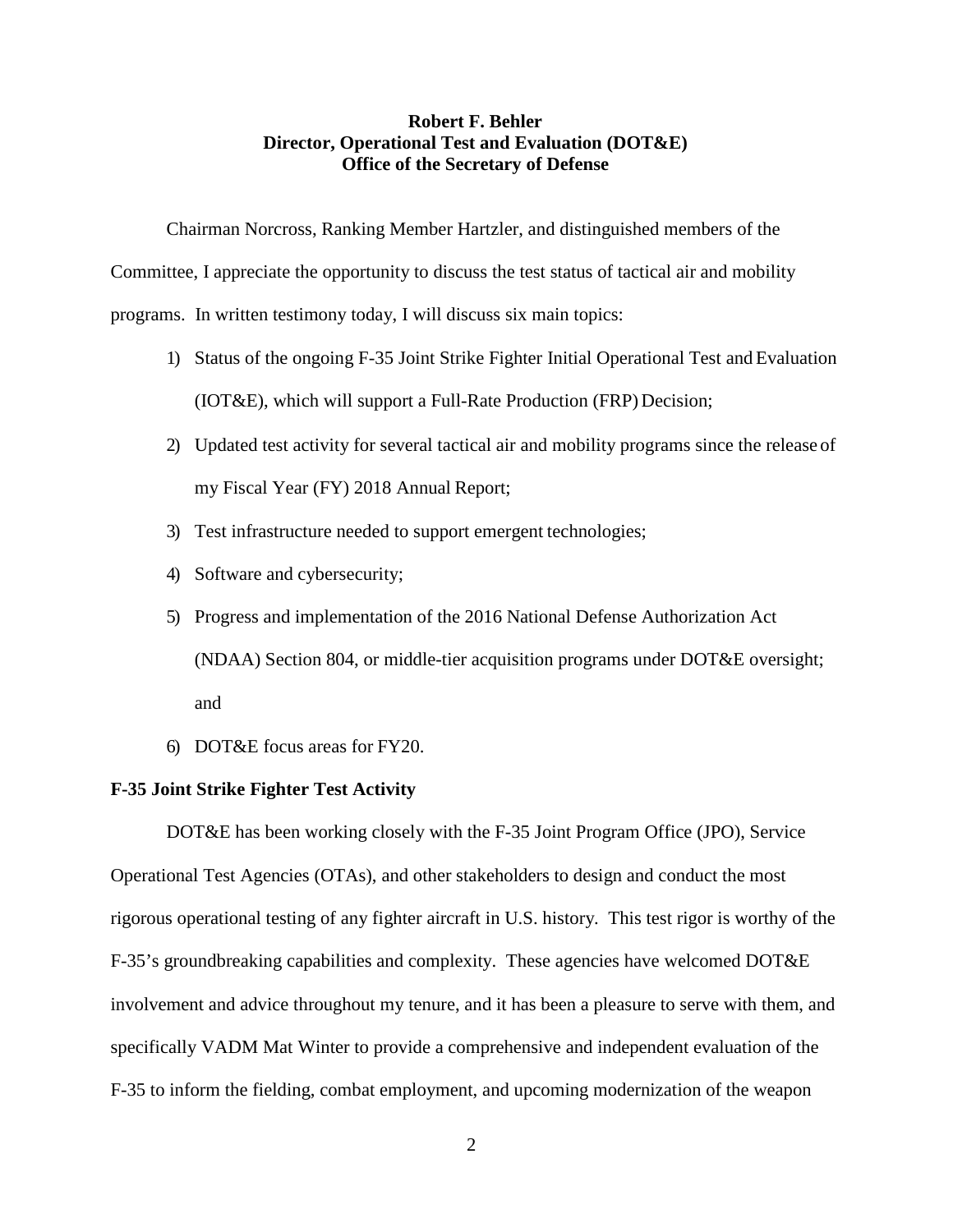system.

The nascent capabilities of the F-35 are already combining with fourth generation fighters, and current command and control architecture in support of Combatant Commanders around the world. I recognize it is crucial that I provide my independent and objective evaluation of the F-35 to inform future combat employment.

The Joint Strike Fighter Operational Test Team (JOTT) is making significant progress in evaluating the operational capabilities of the F-35 while safely conducting the IOT&E test plan. As of April 30, 2019, the JOTT has completed over 65 percent of all IOT&E open-air trials and weapon events. Operational testing to date has included cybersecurity and open-air test trials which incorporated F-35 deployments and weapons employment. The test team has compared the F-35 to fourth generation fighters, against both legacy and modern peer threats that have been fielded over the last decade. As prescribed in the 2017 NDAA, comparison testing to examine the capabilities of the F-35A and A-10C completed in March of this year.

F-35 IOT&E started in January 2018, 11 months ahead of the revised schedule, by my incremental approval of approximately 40 percent of the test trials and weapon delivery events that were ready for operational testing. The first increment began with a deployment to Alaska for cold weather testing. Subsequently, I approved the second increment in April 2018, including missions in permissive threat environments, weapons, cybersecurity, and deployments to ships and austere operating locations. The mission trials were primarily two-aircraft elements, designed to evaluate the F-35 in the roles of Close Air Support, Forward Air Controller (Airborne), Strike Coordination and Reconnaissance, Combat Search and Rescue, and Aerial Reconnaissance. Additionally, 22 air-to-air missile shots and 33 air-to-ground munitions events have been completed in operationally realistic scenarios to assess the lethality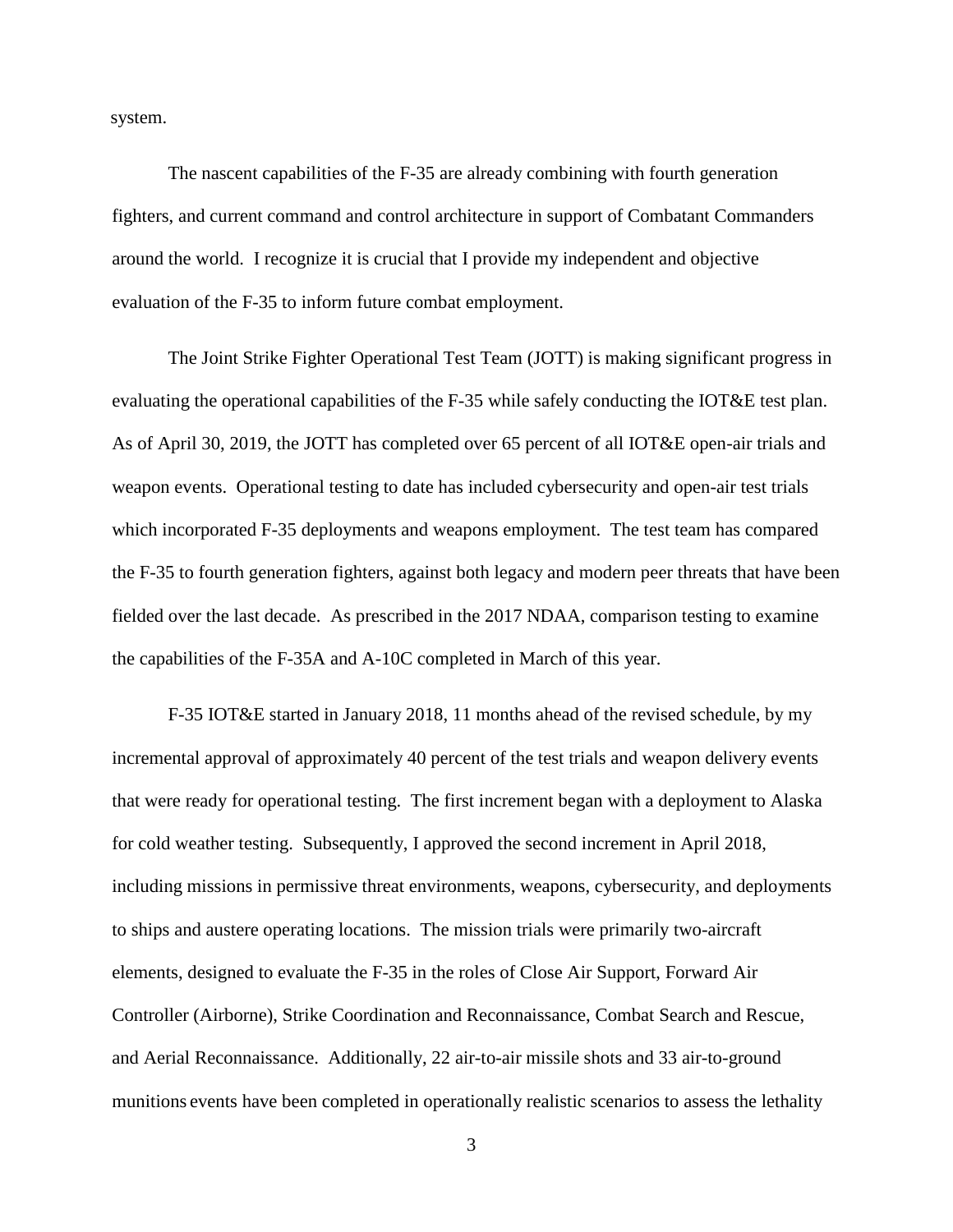of the platform. The test teams also conducted deployments to the USS *Abraham Lincoln* with the F-35C; to Volk Field, Wisconsin, with the F-35A; and to Marine Corps Air Station Yuma, Arizona, with the F-35B.

In December 2018, with nearly 40 percent of the mission trials and weapon events complete, I approved the start of formal IOT&E when the remaining entrance criteria were met. The JOTT is conducting the most demanding open-air trials designed to evaluate the F-35 in the roles of Offensive and Defensive Counter Air, including Cruise Missile Defense, Suppression/Destruction of Enemy Air Defenses, and Air-to-Surface Attack. Periodic operational cybersecurity testing is ongoing for the Autonomic Logistics Information System (ALIS), the training systems, the U.S. Reprogramming Laboratory, and component-level of the air vehicle. The existing test plan specifies the final two phases of IOT&E, which I will approve when the JOTT and the test support environments are ready, are open-air electronic warfare trials against robust surface-to-air threats and simulation of dense, modern surface and air threats in the Joint Simulation Environment (JSE).

The JSE is essential to completing IOT&E and is critical for evaluating the F-35 since open-air testing limitations do not permit a robust and adequate test of the aircraft against the density and diversity of modern threat systems currently fielded by near-peer adversaries as defined in the May 2018 test plan. The JSE is also critical to support development and testing of the next generation F-35 Block 4 capabilities and future block upgrades. However, JSE development is behind schedule, and its readiness to support testing is a concern.

Currently, IOT&E test results are not publically releasable because the tests and data analysis are either not complete or results are preliminary, and because of security protection requirements. I anticipate completing open-air testing this fall and subsequently conducting test trials in the JSE to stress the F-35 against validated models of advanced real-world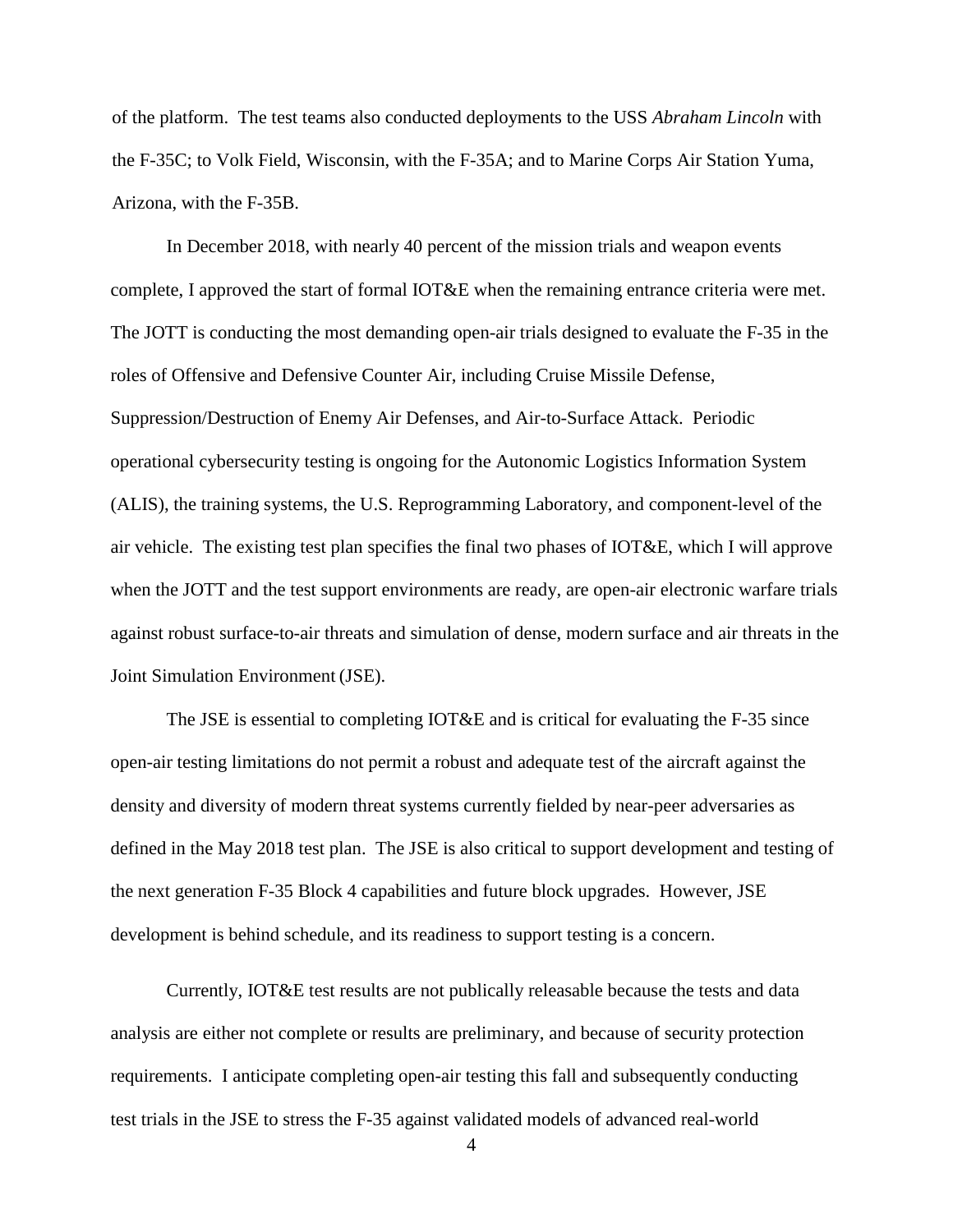threats. The current schedule projects IOT&E completion later this year followed by the Beyond Low-Rate Initial Production Report.

Block 4 development is already underway, and DOT&E is working with the Program Office, Services, and OTAs to assist with planning and identifying the necessary test infrastructure support requirements. The objective is to use an iterative incremental development approach to testing such as Development Security Operations (DevSecOps) to meet operational testing objectives and accelerate the acquisition process. We will continue periodic cybersecurity and suitability testing that will align with the annual ALIS release cycle. The planned cybersecurity testing will further assess the air vehicle, enterprise-wide ALIS, and the supply chain.

The Block 4 software upgrade test schedule will be challenging. The proposed schedule is based on a 6-month development, testing, and fielding cycle. This cycle relies on an agile approach using modeling and simulation (M&S) to improve capability delivery processes. A similar approach was partially used during F-35 System Development Demonstration (SDD), resulting in multiple unplanned software releases, increased flight testing, and a 16-month delay to complete SDD of Block 3F. For Block 4, the operational test teams are working to ensure adequate testing of each software release.

#### **Recent Test Activity for Tactical Air and Mobility Programs**

**KC-46A.** The Air Force grounded the KC-46A fleet at McConnell Air Force Base (AFB), Kansas, in late February 2019 due to the discovery of Foreign Object Debris (FOD) in KC-46A aircraft at the Boeing Military Delivery Center, Paine Field, Seattle, Washington. A Boeing FOD inspection team deployed to McConnell AFB to inspect all four Air Force aircraft for FOD. The team discovered debris in multiple areas of the aircraft, consisting of wires, nuts, bolts, and fasteners. The team completed its inspection, and the McConnell AFB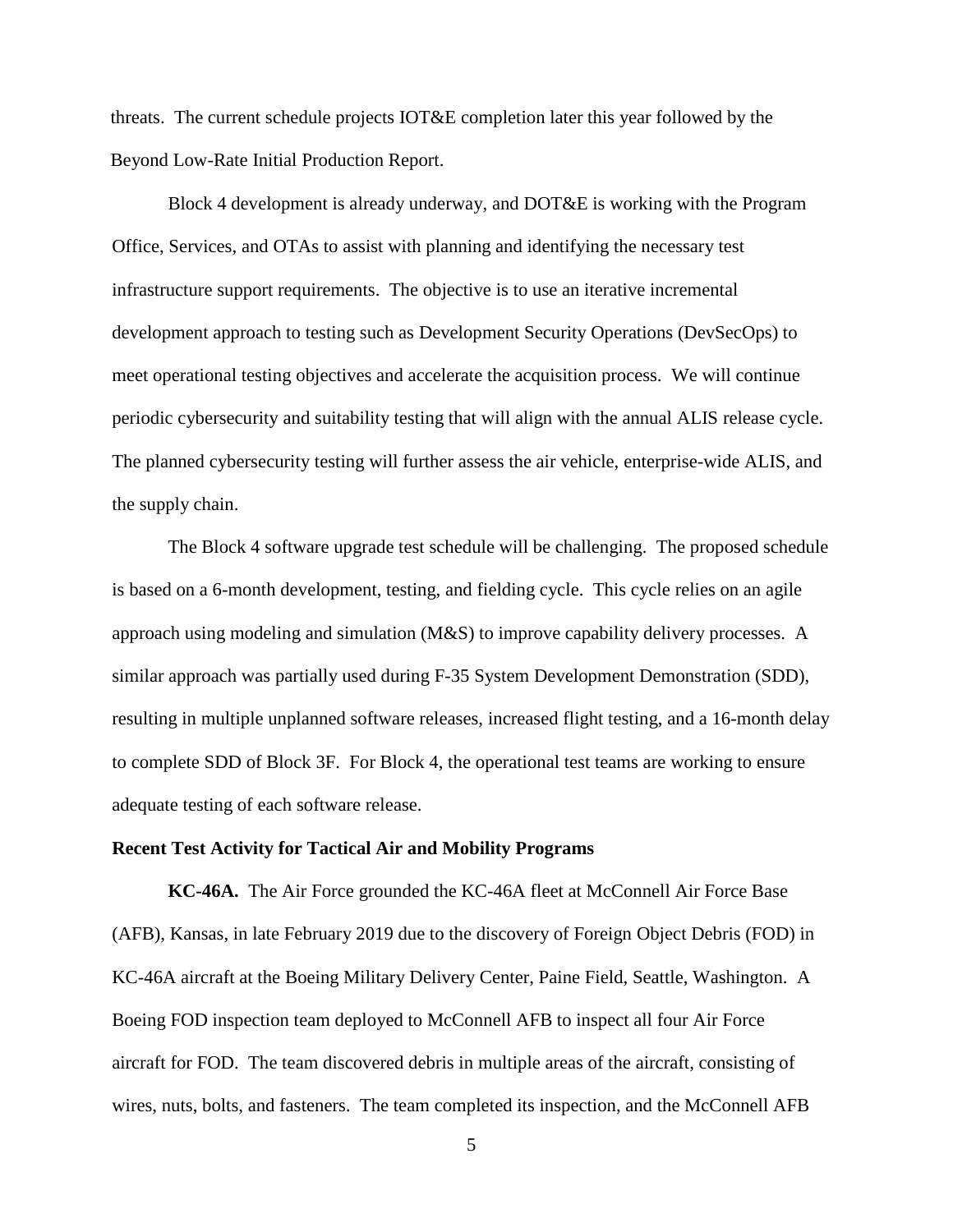KC-46A fleet returned to flight on February 28, 2019.

Aircrew and maintenance familiarization (FAM) training is ongoing at McConnell AFB in preparation for the start of operational test. The FAM training is moving at a slower pace than originally anticipated due to flight cancellations because of poor weather and the non-availability of parts to complete necessary maintenance activities. The FAM training is scheduled for 75 days of KC-46A operations.

Operational flight testing was anticipated to begin May 14, 2019. It will likely slip due to the FOD problem and FAM schedule delays. The F-16 and C-17 have been certified by their Major Command (MAJCOM) to support KC-46A operational test activities. Additional receivers (i.e., F-15, B- 52, and F-35) will begin participating in operational test activities once they have been qualified for air refueling by the Air Force developmental test community and certified by the receiver Major Command (MAJCOM).

The Under Secretary of Defense for Research and Engineering has reported on two areas of significant concern as the KC-46A transitions to operational testing. First, the developmental test community assessed the Remote Visual System (RVS) as unsatisfactory for air refueling in all operationally relevant environments. Operational testing will likely confirm the RVS performance demonstrated in developmental testing. Visual acuity needs improvement, which will likely require hardware and software modifications. Second, although developmental testing found that the telescoping design loads for the KC-46A air refueling boom met contract specification, the loads are between 2 and 5 times greater than the KC-10 and KC-135. The increased loads, in turn, increase the workload for the receiver pilot. Operational testing will characterize the operational mission effects that these deficiencies have on the operational effectiveness and suitability of the air refueling system.

**VH-92A Presidential Helicopter Replacement.** Marine Helicopter Squadron One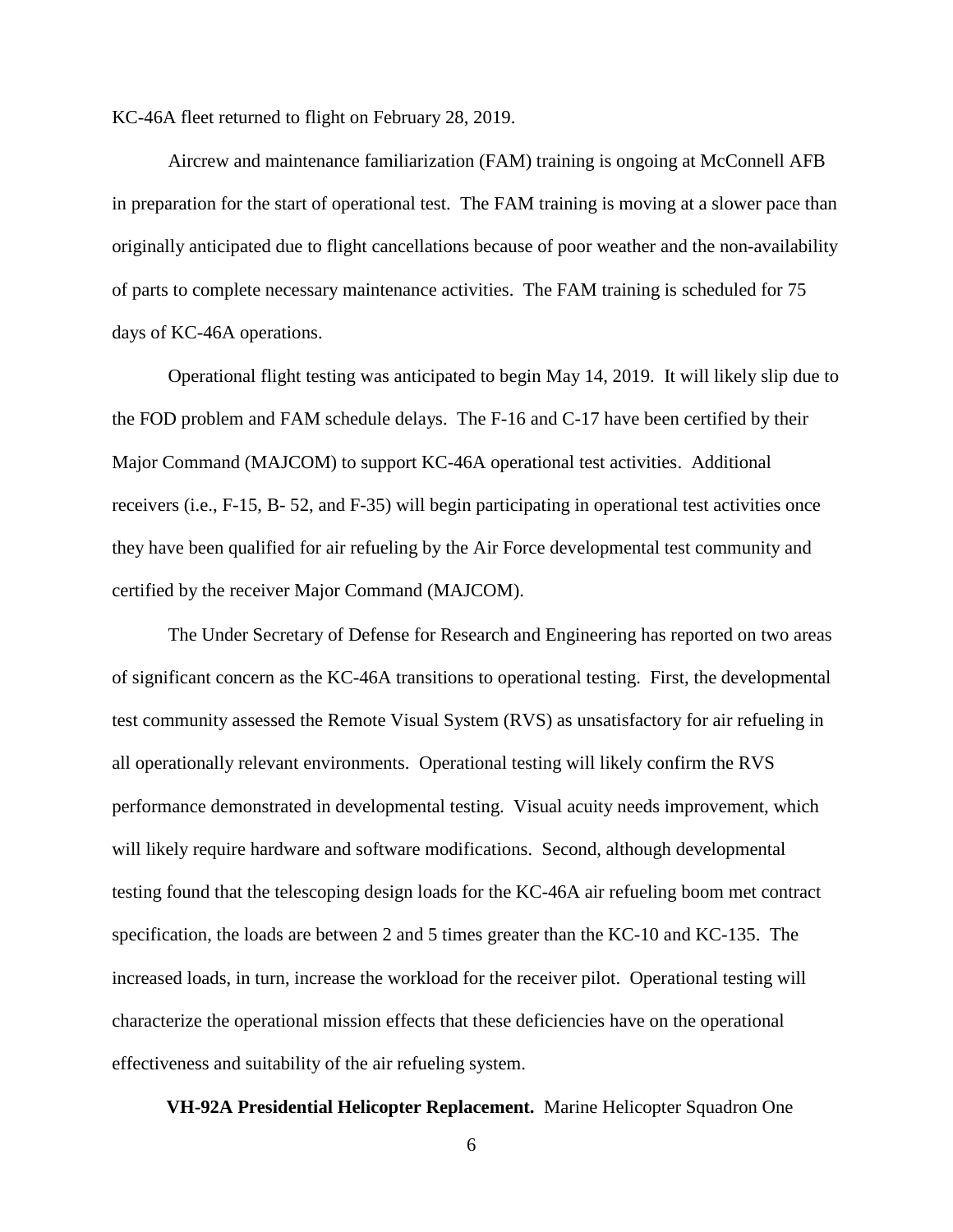$(HMX-1)$  conducted operational assessment testing from March  $1 - 28$ , 2019. Testing consisted of 16 sorties on 2 VH-92A Experimental Development Model (EDM) aircraft. The operational assessment's purpose was to evaluate the communications, landing zone suitability, Presidential transport, pilot vehicle interface capabilities, and the cybersecurity posture of the VH-92A. The Live Fire Test and Evaluation (LFT&E) program completed testing in August 2018, and I anticipate the final vulnerability assessment later this year. DOT&E is currently analyzing test data, the results of which will be incorporated in my report to inform a Milestone C decision scheduled for late May 2019.

**AC-130J.** On January 10, 2019, the Air Force Special Operations Command (AFSOC) completed a Follow-on Operational Test and Evaluation (FOT&E) of the AC-130J Block 20+ Upgrade designed to support precision strike, close air support, and air interdiction requirements. AFSOC conducted this evaluation in two phases. Phase 1 consisted of four full mission profiles flown in and around the Eglin Test and Training Complex, Florida. These profiles tasked the crew to direct high-complexity precision strike, close air support, air interdiction, and personnel recovery missions while incorporating datalinks and aircraft defensive systems. Phase 2 consisted of three live-fire missions flown at White Sands Missile Range, New Mexico, to evaluate the ability to employ the Air-to-Ground Missile-114R2 HELLFIRE and Guided Bomb Unit-69 Small Glide Munition. Testing demonstrated the AC-130J Block 20+ modification is capable of supporting AFSOC's precision strike, close air support, and air interdiction requirements, but with minor discrepancies or acceptable workarounds.

Research, engineering, and risk reduction efforts to develop a high-energy laser for the AC-130J are ongoing. This is an example of the emerging requirement to evolve and implement Directed Energy weapon systems. My office and the Program Office have begun to develop the test processes, procedures, and measurement tools to characterize the weapon's effectiveness,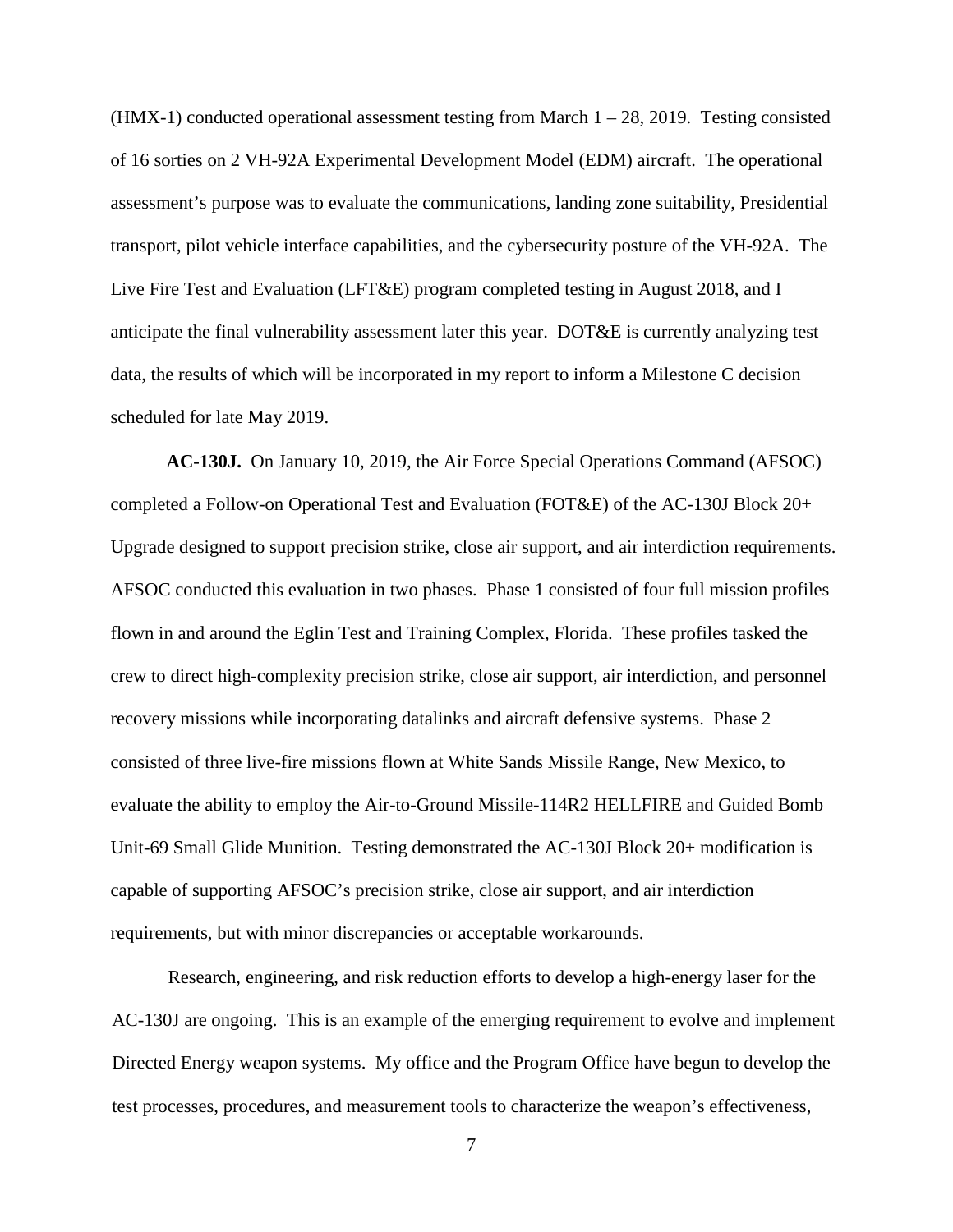suitability, and lethality.

**C-130J.** The Air Force completed IOT&E for the block upgrade 8.1 configuration in March 2019. This software and hardware upgrade makes the C-130J compliant with global airspace mandates through the addition of Link 16, Civil Data Link, new GPS receivers, Automatic Dependent Surveillance Broadcast Out, and Mode 5 Identification Friend or Foe (IFF). This navigation and flight management system will likely become the baseline C-130J across Combat Air Force, AFSOC, and the Department of the Navy.

As more software is incorporated into weapon systems, their vulnerability to cyberattacks increases. The cybersecurity Adversarial Assessment on the C-130J will provide the first data to establish the cybersecurity posture of the baseline C-130J. All other C-130J variants will leverage these data and will resource and assess cybersecurity of future capabilities separately.

**F-22 Raptor.** The program is fielding increment 3.2B capability this summer after the modification of operational aircraft with new hardware for stores management and a dual-use computer. The F-22 program must address several outstanding actions prior to fielding as identified in my August 2018 classified 3.2B BLRIP Report.

Developmental testing of Update 6 software and associated capabilities is ongoing and forecast to complete this summer. These capabilities include KOV-20 crypto modernization required to maintain National Security Agency certification, Link 16 interoperability, and tactical secure voice encryption algorithms.

Raptor Agile Capabilities Release (RACR) 1 testing is currently scheduled to begin in fall 2019 and will continue for approximately 1 year. RACR 1 will include initial Link 16 transmit of a limited number of messages and Mode 5 IFF transponder capabilities.

**Light Attack Aircraft (LAA).** The LAA program continues to conduct the planned FY19 LFT&E activities on both the A-29 and AT-6C aircraft. Fuel cell survivability testing,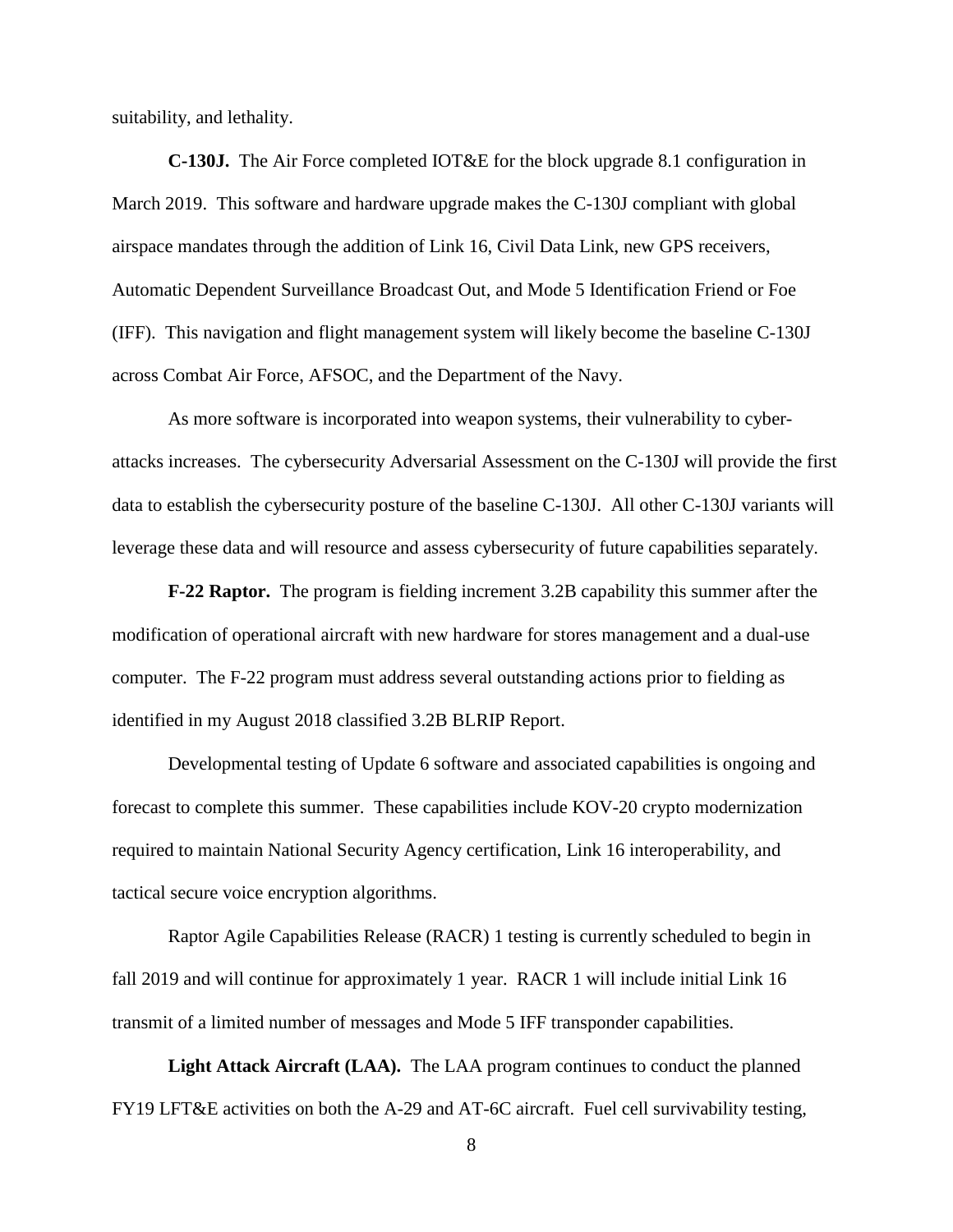including live fire of incendiary rounds into the wing fuel tanks and surrounding structure is ongoing. Live fire testing should be complete by the end of FY19 with my LFT&E report to follow. In December 2018, the Air Force decided to delay their Request for Proposals announcement. At this time, the LAA program remains on oversight, and we will support the Service's agile acquisition efforts and future LAA program testing.

**Small Diameter Bomb II (SDB II).** The Air Force continues the first phase of SDB II operational testing on the F-15E. Testing this year is scheduled at White Sands Missile Range for live fire and GPS jamming tests, Eglin AFB for overwater range tests against small boat targets, and the Utah Test and Training Range for Joint Terminal Attack Controller (JTAC) controlled tests. Phase 1 flight testing is projected to complete in June 2019. In general, testing has demonstrated that system performance is satisfactory. Currently, datalink reliability due to incorrect cryptographic keys is the most noteworthy deficiency, which is not specifically related to the SDB II weapon system.

M&S data validation and Integrated Flight Simulation (IFS) accreditation is ongoing but it lags flight testing. This will delay my reporting of SDB II effectiveness, which relies upon having an accredited IFS. The tentative schedule estimates March 2020 as the most severe delay date.

Cyber testing will continue through September 2019. I anticipate reporting on the results in December 2019.

**F/A-18 Infrared Search and Track (IRST).** The Navy completed testing of the F/A-18 IRST Block 1 that incorporates an improved processor in support of a limited early fielding. This will inform the Block 2 IOT&E scheduled for 2021. The Navy conducted a total of four flights on February 12 and March 19, 2019, resulting in early fielding at Naval Air Station Lemoore, California, on March 26, 2019, with Carrier Air Wing Seventeen.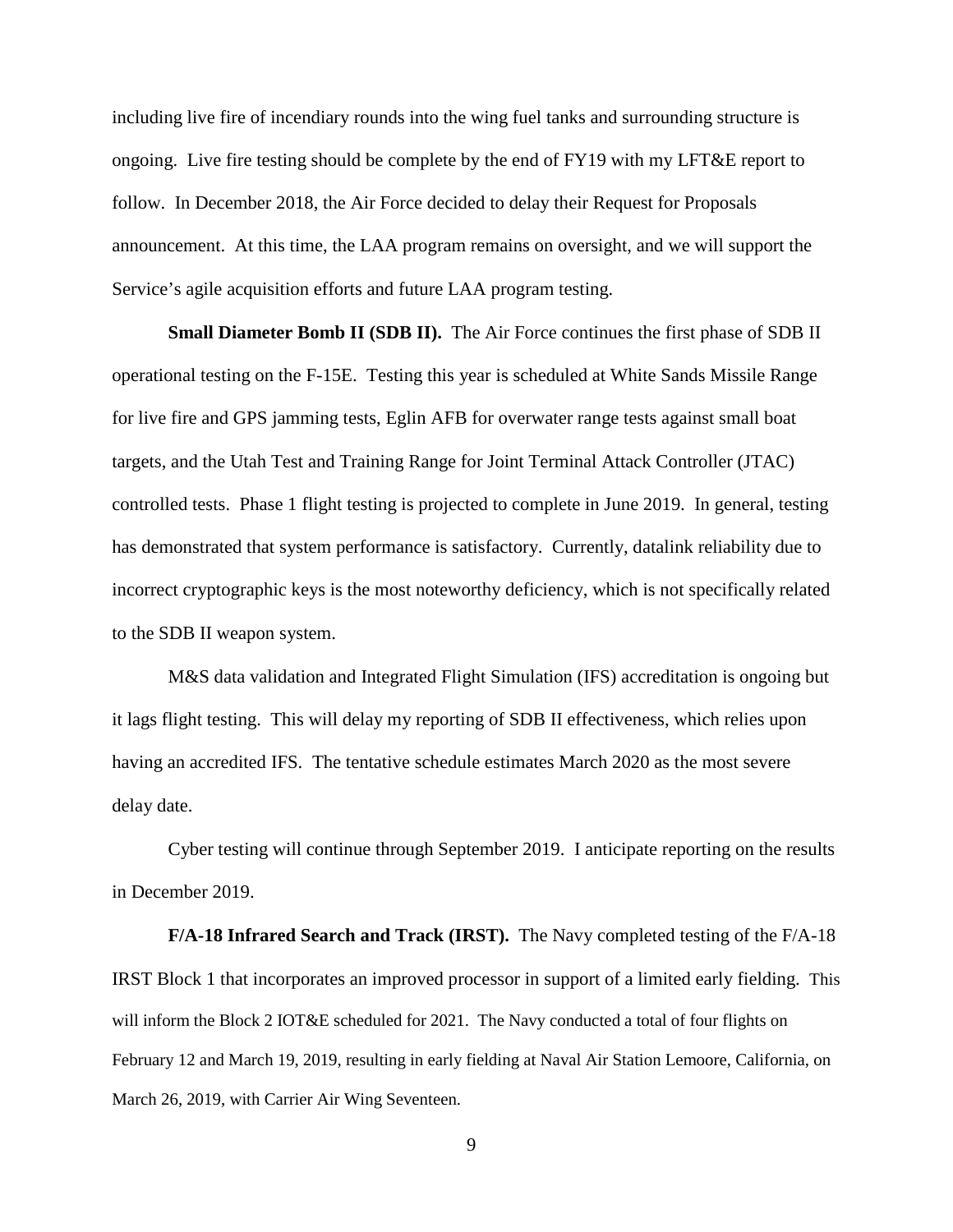**F/A-18 H-14.** The H-14 aircraft software testing began in October 2018. In March 2019, a combined test detachment from VX-1 and VX-9 supported by VX-31 conducted numerous fire control missions in an electronic attack environment at Point Mugu, Sea Test Range. This detachment included F/A-18 E/F, EA-18G, and E-2D aircraft testing several programs simultaneously. Live fire testing designed to demonstrate the integration between aircraft missile systems and the F/A-18 E/F H14 and E-2D Delta System/Software is scheduled for July 2019. Additional testing includes overland fire control scenarios at Naval Air Station Fallon, Nevada, in April 2019 and large force exercise participation in Alaska in May 2019.

**AIM-120C7 Advanced Electronic Protection Improvement Program (AEPIP).** The Air Force completed AEPIP Tape 2 testing in December 2018 and intends to field in April 2019. Testing demonstrated that the AEPIP Tape 2 is operationally effective and suitable.

**AN/TPS-80 Ground/Air Task Oriented Radar (G/ATOR).** The Marine Corps completed IOT&E in December 2018. Additional operational testing will conclude the first week of May 2019. I intend to provide these test results along with IOT&E test results to inform the Block 1 and Block 2 FRP Decision scheduled for late May 2019.

### **Test and Evaluation Infrastructure**

Emergent technologies will drive the need for new concepts of operations and test infrastructure requirements. Technologies, such as hypersonic weapon systems will require advancements in data collection, long-range tracking capability, and safety procedures. The Department will have to develop safe and effective flight test corridors that can accommodate the high speeds and long distances these weapon systems can fly to ensure they are effective under operationally realistic conditions. Weapon systems using artificial intelligence and machine learning will require new measurement methods that can determine whether a computer will make the right decisions in combat environments. More fundamentally, we need to understand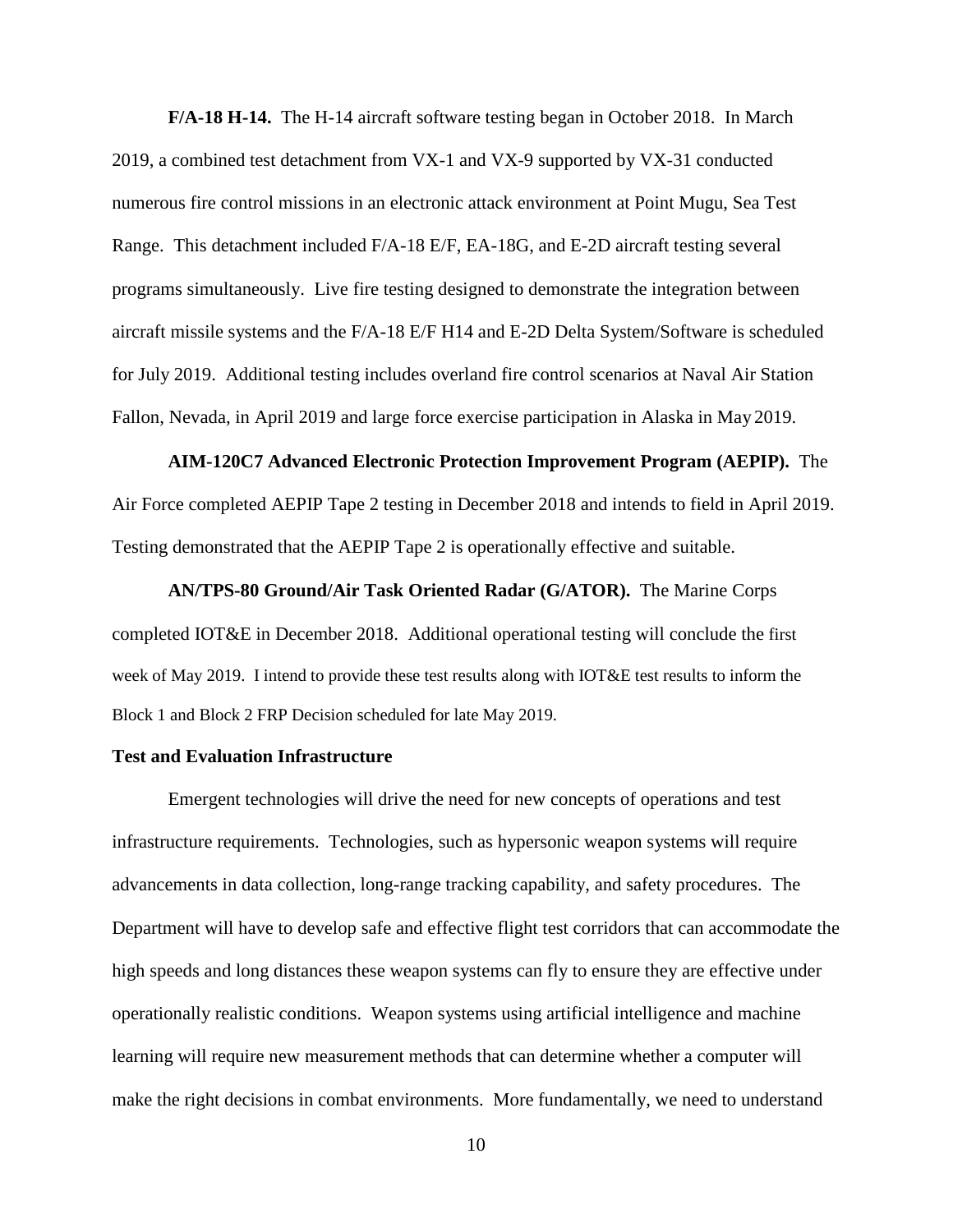why an artificial intelligence system did what it did.

Flight testing in an operationally realistic environment is limited by the availability of test assets, a limited test infrastructure, the lack of lethality testing against modern threats, range safety complexity, high test costs, and operational security concerns. Independently accredited M&S, anchored by flight test data, will be needed to evaluate the effectiveness of these future systems. I believe the development of such M&S capability should be a priority for the Department.

Regarding M&S, DOT&E and the Test Resource Management Center (TRMC) are working with the test and intelligence communities to develop credible infrared and radio frequency models of advanced threats to support laboratory testing and augment open-air testing. Additionally, DOT&E has invested in advanced OT&E threat environment models for B-2, B-21, and similar systems that will affect numerous advanced tactical air and land programs.

These efforts, along with the F-35's JSE, facilitate future testing in operationally complex, realistic, and relevant threat scenarios that an open-air range cannot duplicate. The JSE is critical to the future of air warfare systems development.

Today, the JSE is located at Naval Air Station Patuxent River, Maryland. The Air Force intends to build two future sites at Nellis AFB, Nevada, and Edwards AFB, California. The Nellis AFB facility will be used primarily for operational testing, training, and high-end tactics development that will include F-35, F-22, and other advanced platforms in later phases. The Edwards AFB facility will focus on developmental test and will also connect to the Benefield anechoic chamber facility, supporting mission-level hardware-in-the-loop testing. Both will be used for experimentation of new technologies.

DOT&E and TRMC have partnered with the Air Force, Navy, and the Army Threat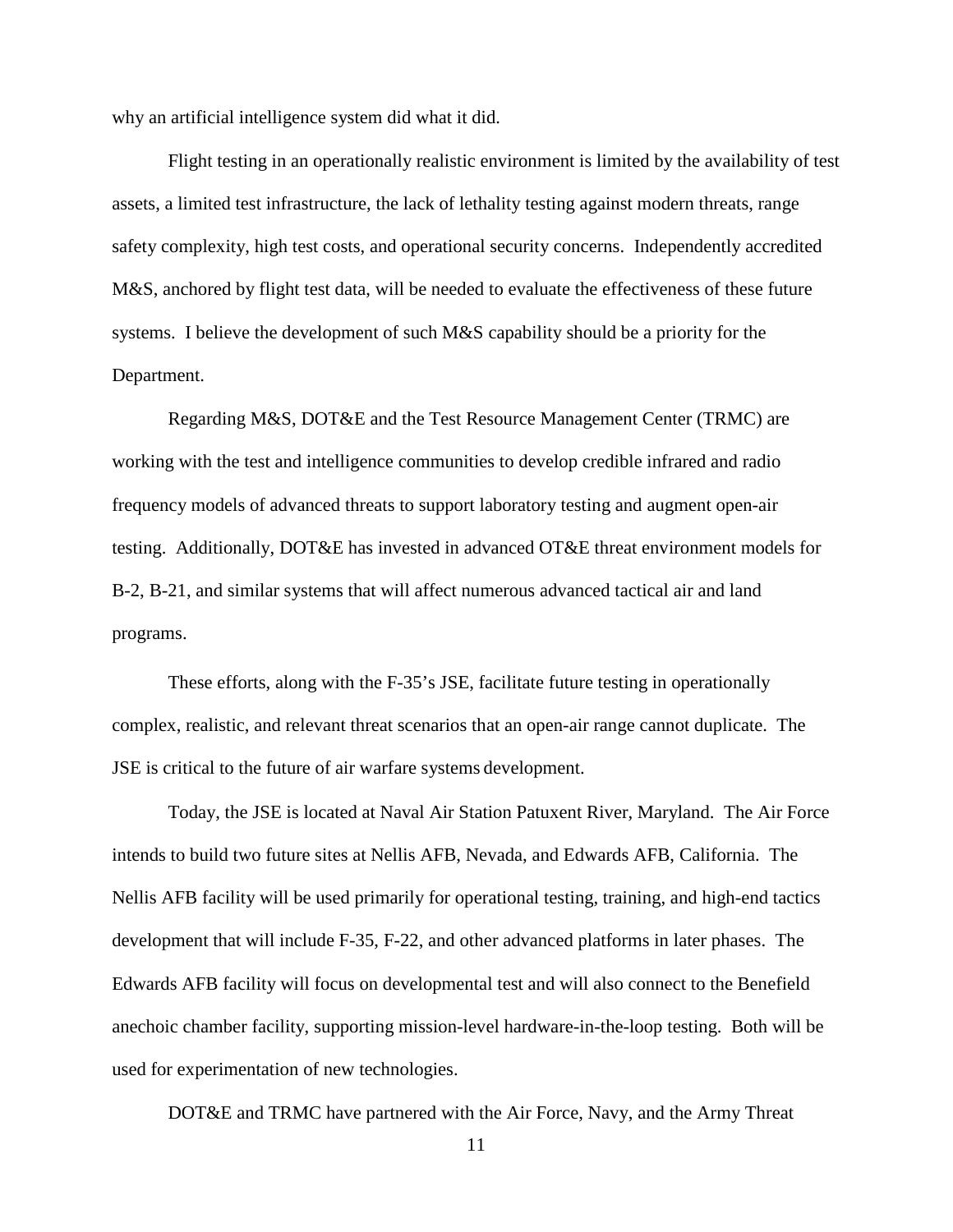Systems Management Office to develop and acquire Radar Signal Emulators (RSEs) as part of the DOD's Electronic Warfare Infrastructure Improvement Program (EWIIP) efforts to improve open-air range testing. This effort has delivered 16 mobile systems, capable of emulating advanced ground threat weapon systems. These RSEs are currently an integral part of F-35 open-air testing and will provide a significant test capability for numerous other weapon systems in the future. Currently, RSEs are deployed on the Nevada Test and Training Range. The assets will deploy to the Point Mugu Sea Test Range for planned F-35 test events later this summer.

The Department has a current shortfall of operationally representative, full-scale fifth generation test targets for advanced weapons systems such as the F-35. The Department must develop and acquire a full-scale, threat-representative fifth generation aerial target to ensure that our advanced weapon systems are tested against a very credible threat in an operationally realistic environment. This will provide Combatant Commanders with a detailed understanding of an advanced weapon system's lethality and mission effects to support their operational employment decisions. At least 15 current and near-future DOD programs have requirements against fifth generation adversaries, to include three air-to-air missiles, three fighters, two surface-to-air missiles, and seven command, control, communications, computers, intelligence, surveillance, and reconnaissance (C4ISR) systems. An unmanned, affordable, full-scale fifth generation target with the requisite electronic attack capability, radar cross section, and flight envelope performance supports the lethality evaluation of advanced weapon systems against fifth generation threat-representative targets.

Another shortfall that the Army will work internally to address is funding required for the development of the Tactical Engagement Simulation with Real Time Casualty Assessment (TES/RTCA). This funding is currently not included in the proposed 2020 budget; the Army will reassess whether this program should take priority over others during the FY 2021 Budget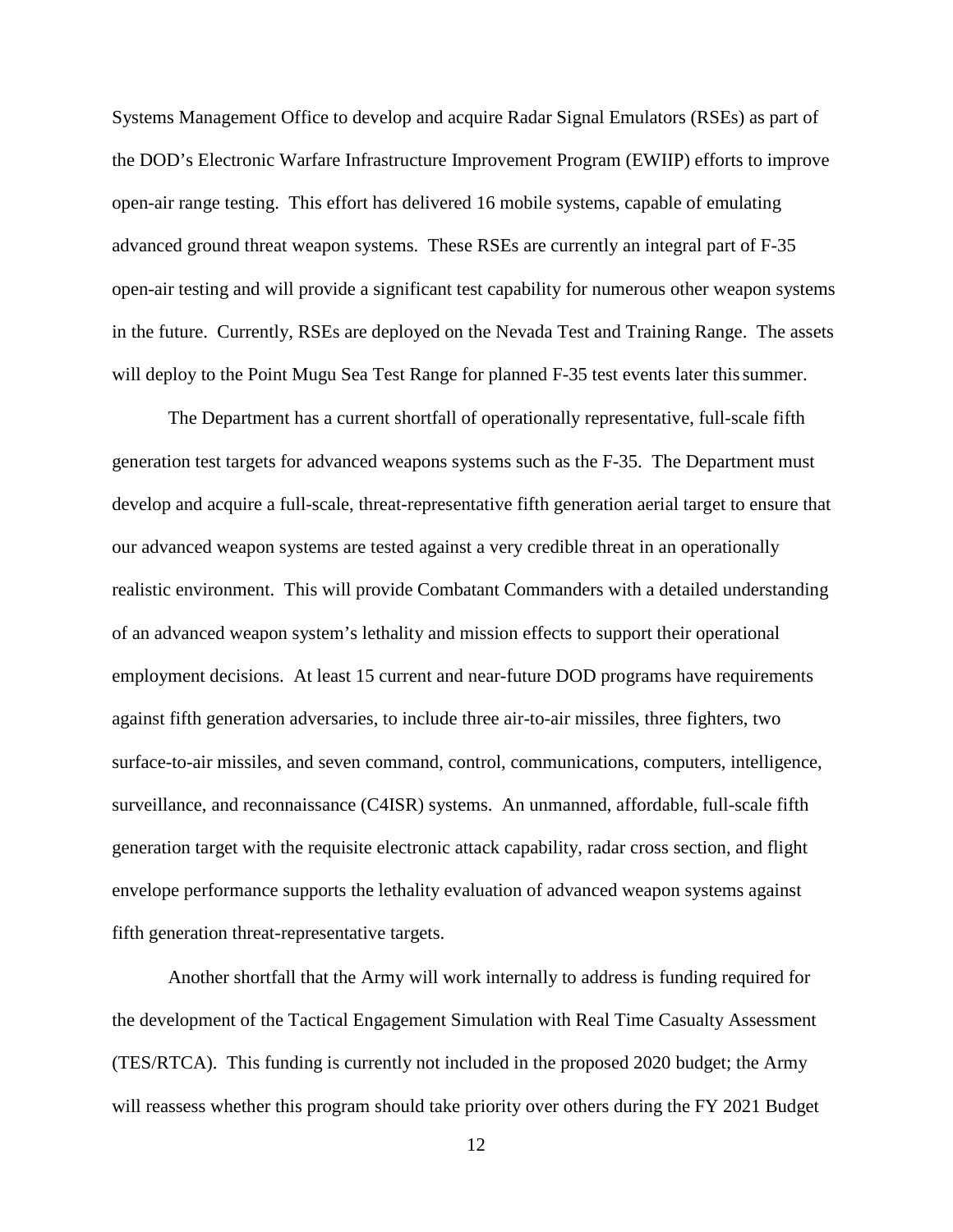cycle. The TES/RTCA systems are essential to creating a complex and evolving battlefield environment for ground force-on-force test and training. Sustained investment and regular upgrades in TES/RTCA capabilities are necessary to ensure that the survivability and lethality characteristics of new and upgraded combat systems are accurately represented during operational testing. This funding line is critical to meet the lethality goals set by the 2018 National Defense Strategy and the Army's modernization plans.

#### **Software and Cybersecurity**

Today, we live in a software-defined world, and our weapon systems are no different. This reliance on ever-increasing sophisticated and complex software has a dark side. The dark side is the susceptibility of software, and the networks that host the software, to cyber-attacks. The more software, the more complexity; the more complexity, the more vulnerabilities.

Today a key way to harden our systems against cyber-attacks is to attack them ourselves using "cyber Red Teams" that act like an adversary. DOD's cyber Red Teams are very capable, but as countries like Russia and China continue to improve their cyber capabilities, the gap between the Department's cyber Red Team capabilities and those of our adversaries is widening. My organization is working with the Department's Red Teams to close that gap by helping them acquire additional personnel, more advanced tools and training. However, there is a need for more resources in this area to keep pace with the ever-growing cyber threats. Money alone will not solve this problem; it will be solved with intellect. Our software and cyber scientists must be smarter than the adversary's. To address this issue, the Department should secure seed funding for a select group of Service academies, private companies, universities, and national laboratories to grow the DOD cybersecurity test workforce and capabilities. In order to provide additional test capacity, the skills of cyber testers needs augmenting with advanced, automated, and autonomous cybersecurity test tools. Scholarly panels, such as the Defense Science Board,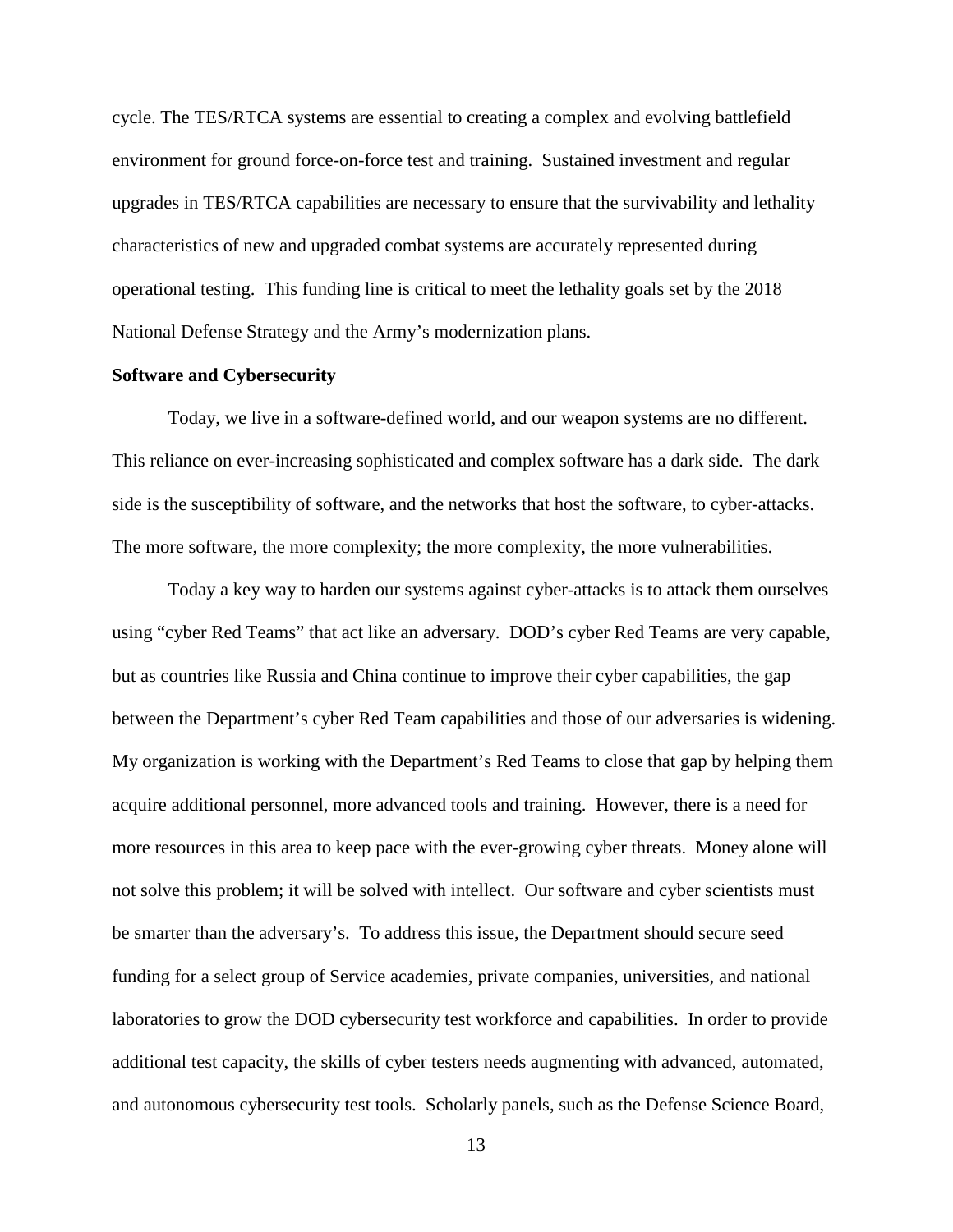remind us of important vulnerabilities requiring attention beyond just the Internet Protocol (IP) network assessments that currently consume most of our time and resources. Some of these "beyond IP" vulnerabilities include supply chain, software, and electromagnetic spectrum, and require addressing cybersecurity test shortfalls as soon as possible.

### **2016 NDAA Section 804 Acquisition Update**

With the enactment of the 2016 NDAA Section 804, my office has fully supported the Services' implementing middle-tier acquisition programs, while ensuring that adequate operational testing is conducted prior to fielding. I am collaborating with the Office of the Under Secretary of Defense for Acquisition and Sustainment to develop Department-wide guidance for middle-tier acquisition programs.

My office is fully supporting the Services' processes to implement middle-tier acquisition for the following 10 air and land and expeditionary warfare programs.

- **Air-launched Rapid Response Weapon (ARRW).** The ARRW is a rapid prototyping effort. The program is developing their initial test strategy in collaboration with DOT&E and will begin flight testing in 2021 at the earliest.
- **Hypersonic Conventional Strike Weapon (HCSW).** The HCSW is a rapid prototyping effort. The program is developing their initial test strategy in collaboration with DOT&E and will begin flight testing in 2021 at the earliest.
- **B-52 Commercial Engine Replacement Program (CERP).** The B-52 CERP is a rapid prototyping program. The Air Force will modify and deliver up to two prototype aircraft for initial performance and flying quality testing followed by an operational capability demonstration in FY25. The B-52 CERP will transition from a rapid prototyping phase to a production program in FY26. The Air Force will then conduct a tailored IOT&E with production low-rate initial production aircraft and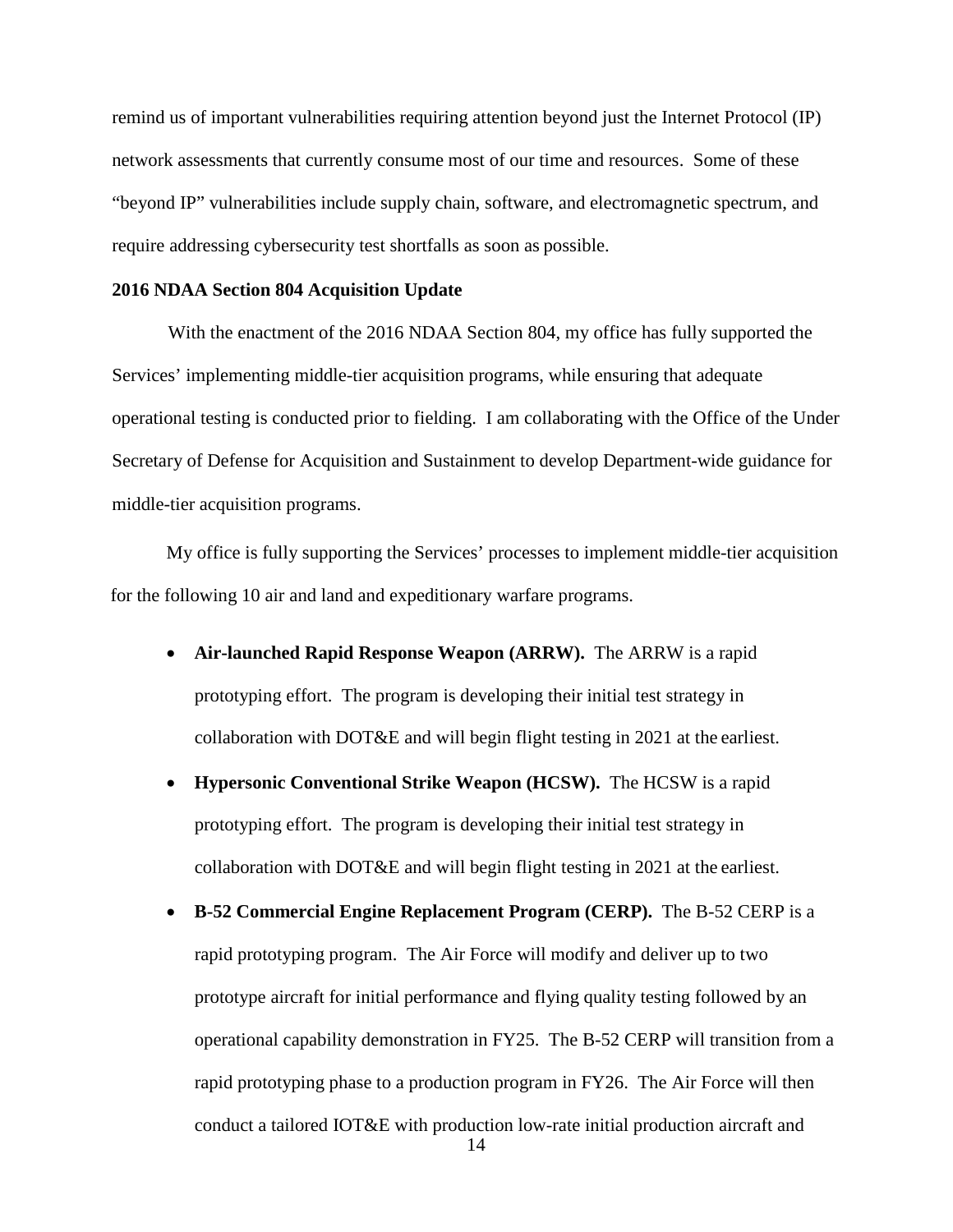trained operational crews in FY28 in advance of large-scale fielding. DOT&E is currently collaborating with the Air Force to develop a streamlined and tailored test strategy for this program. DOT&E approval of the program test strategy is anticipated this summer.

- **Air Operations Center – Weapon System Modification (AOC-WS Mod).** The AOC-WS Mod program is utilizing rapid fielding for the existing portfolio and the planned expansion of the portfolio. DOT&E is collaborating with the Air Force Operational Test and Evaluation Center to develop operational test plans that support agile software development and rapid fielding of new capabilities.
- **F-22A Raptor Agile Capability Release (RACR).** The F-22A program will continue to deliver combat capability while transitioning to the RACR construct this fall, after completion of the next software release. The RACR delivery cycle process begins this year and is forecast to continue through the Future Years Defense Plan, with each software release on an annual basis. In FY20, RACR 1 will undergo a Force Development Evaluation (FDE) conducted by the 53<sup>rd</sup> Wing.
- **Next Generation Combat Vehicle (NGCV) Optionally Manned Fighting Vehicle (OMFV).** NGCV OMFV is a new system that transports soldiers to advantageous positions on the battlefield to engage in close combat. The NGCV-OMFV is expected to replace the Bradley Fighting Vehicle, and may potentially include mission roles for scouts, fire support teams, and engineers in Armored Brigade Combat Teams. Testing of rapid prototypes begins in FY20. DOT&E is collaborating with the Program Office to conduct an operational assessment in FY22. The acquisition strategy transitions to a Major Defense Acquisition Program (MDAP) after the operational assessment and selection of a single vendor at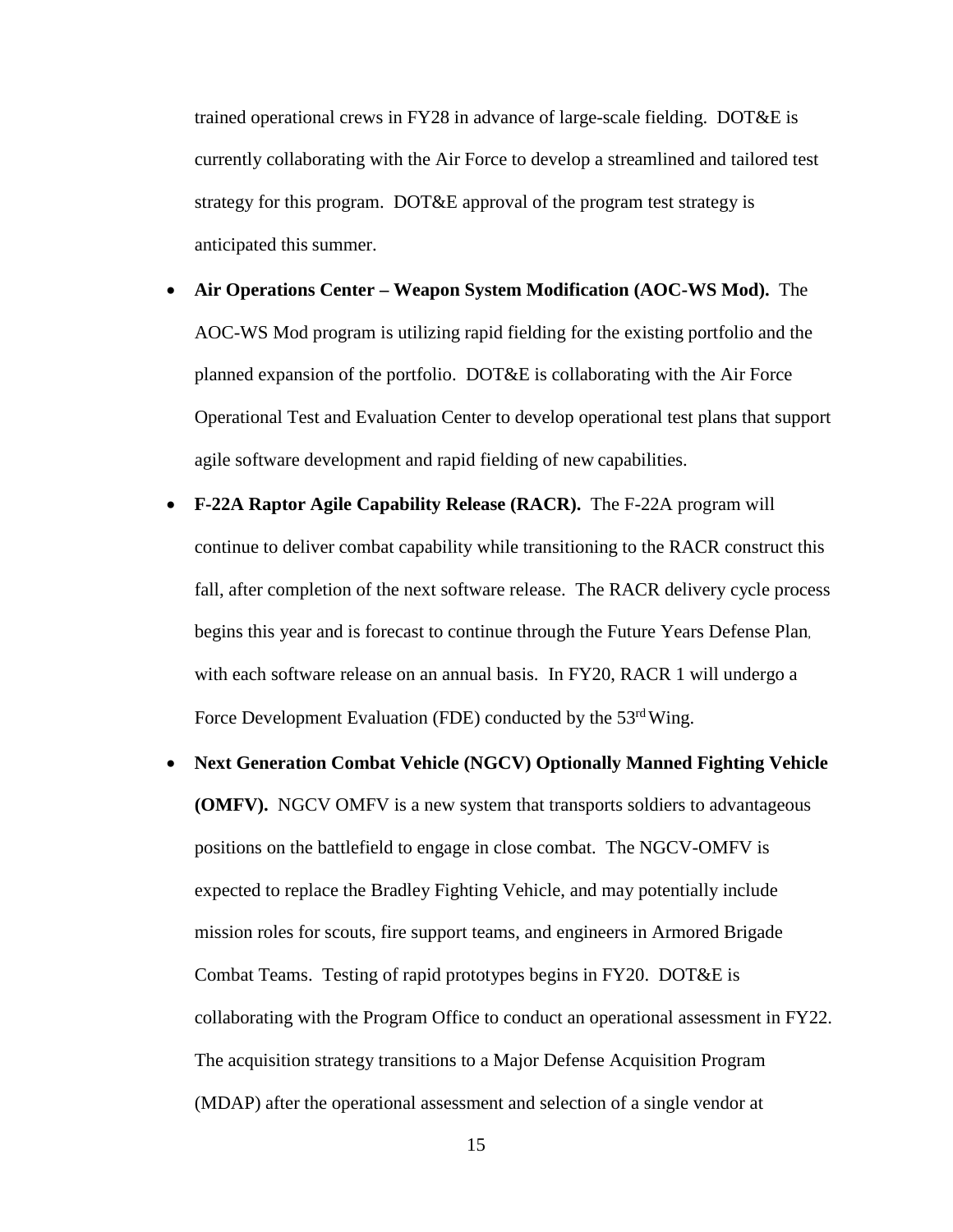Milestone C in FY23.

- **Next Generation Squad Weapons (NGSW)**. The NGSW program consists of the NGSW-Automatic Rifle (AR) and the NGSW-Rifle, and is intended to increase small unit lethality. The NGSW-AR is the planned replacement for the M249 Squad Automatic Weapon; the NGSW-Rifle would replace the M4 Rifle for frontline combat units. Both the AR and Rifle will fire a newly developed 6.8 millimeter caliber bullet. Multiple vendors will produce prototypes in FY20. DOT&E is collaborating with the Program Office and the Cross Functional Team to ensure soldier feedback throughout the prototype phase, culminating in an operational test in FY22.
- **Integrated Visual Augmentation System (IVAS).** IVAS is a conformal head mounted digital sensor system with an immersive display designed to improve soldiers' aim, navigation, and training. IVAS integrates with the Nett Warrior system providing network enabled situational awareness and command and control. Government furnished low light and thermal sensors will enable wide field of view high performance sensors. IVAS will receive frequent soldier feedback during development. Each feedback event will reflect an increase in size and scenario complexity to better shape IVAS capabilities. The four progressive capability sets will be evaluated by my office over the next 24 months. The first of these feedback events completed in March 2019 with commercial assets; squad-sized soldier elements conducted small-scale unit operations and live fire events.
- **Extended Range Cannon Artillery (ERCA).** ERCA incorporates a new cannon and ammunition upgrades with the existing M109A7 Paladin chassis to increase firing rates and maximum range. ERCA includes a modified cab, gun mount, cannon, and breech resulting in a 30 to 52 kilometer increased range. The program plans to deliver ERCA prototypes in FY22 with testing to follow. DOT&E is collaborating with the Program Office and the Cross Functional Teams to conduct